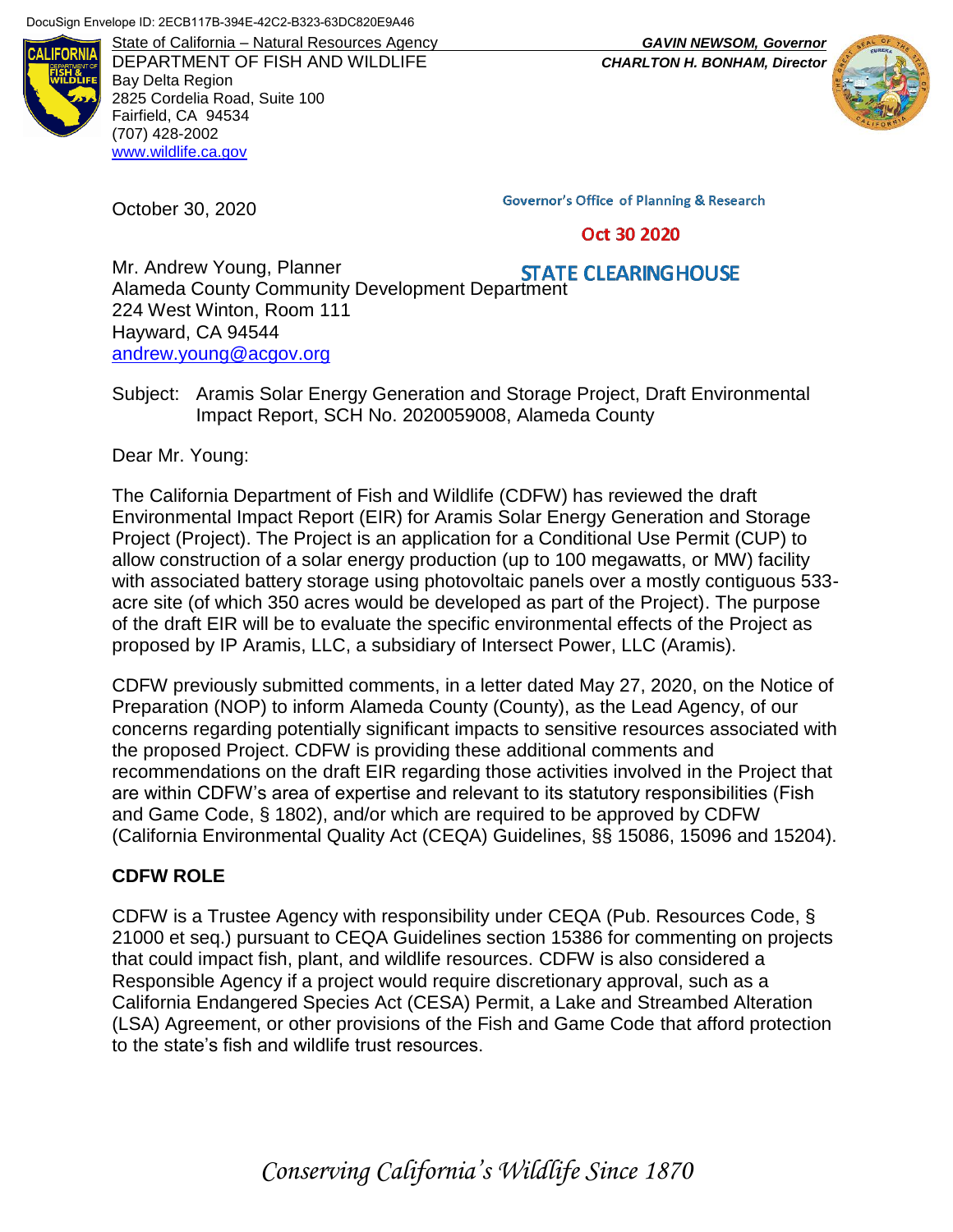## **REGULATORY REQUIREMENTS**

### **California Endangered Species Act**

Please be advised that a CESA Permit must be obtained if the Project has the potential to result in "take" of plants or animals listed under CESA, either during construction or over the life of the Project. Issuance of a CESA Permit is subject to CEQA documentation; the CEQA document must specify impacts, mitigation measures, and a mitigation monitoring and reporting program. If the Project will impact CESA listed species, early consultation is encouraged, as significant modification to the Project and mitigation measures may be required in order to obtain a CESA Permit.

CEQA requires a Mandatory Finding of Significance if a project is likely to substantially restrict the range or reduce the population of a threatened or endangered species. (Pub. Resources Code, §§ 21001, subd. (c), 21083; CEQA Guidelines, §§ 15380, 15064, and 15065). Impacts must be avoided or mitigated to less-than-significant levels unless the CEQA Lead Agency makes and supports Findings of Overriding Consideration (FOC). The CEQA Lead Agency's FOC does not eliminate the Project proponent's obligation to comply with Fish and Game Code section 2080.

### **Lake and Streambed Alteration**

CDFW requires an LSA Notification, pursuant to Fish and Game Code section 1600 et. seq., for Project activities affecting lakes or streams. Notification is required for any activity that may substantially divert or obstruct the natural flow; change or use material from the bed, channel, or bank; or deposit or dispose of material where it may pass into a river, lake or stream. Work within ephemeral streams, washes, watercourses with a subsurface flow, and floodplains are subject to notification requirements. CDFW will consider the CEQA document for the Project and may issue a LSA Agreement. CDFW may not execute the final LSA Agreement (or Incidental Take Permit) until it has complied with CEQA as a Responsible Agency.

### **PROJECT DESCRIPTION SUMMARY**

**Proponent:** IP Aramis, LLC, a subsidiary of Intersect Power, LLC.

**Description and Location:** The Project includes construction and operation of a mixeduse renewable energy project using photovoltaic (PV) panels capable of generating, storing, and dispatching clean energy on up to 410 acres located in unincorporated Alameda County in the North Livermore area, approximately 2.25 miles north of the Livermore city limits and Interstate 580. The site is composed of large portions of four privately-owned parcels.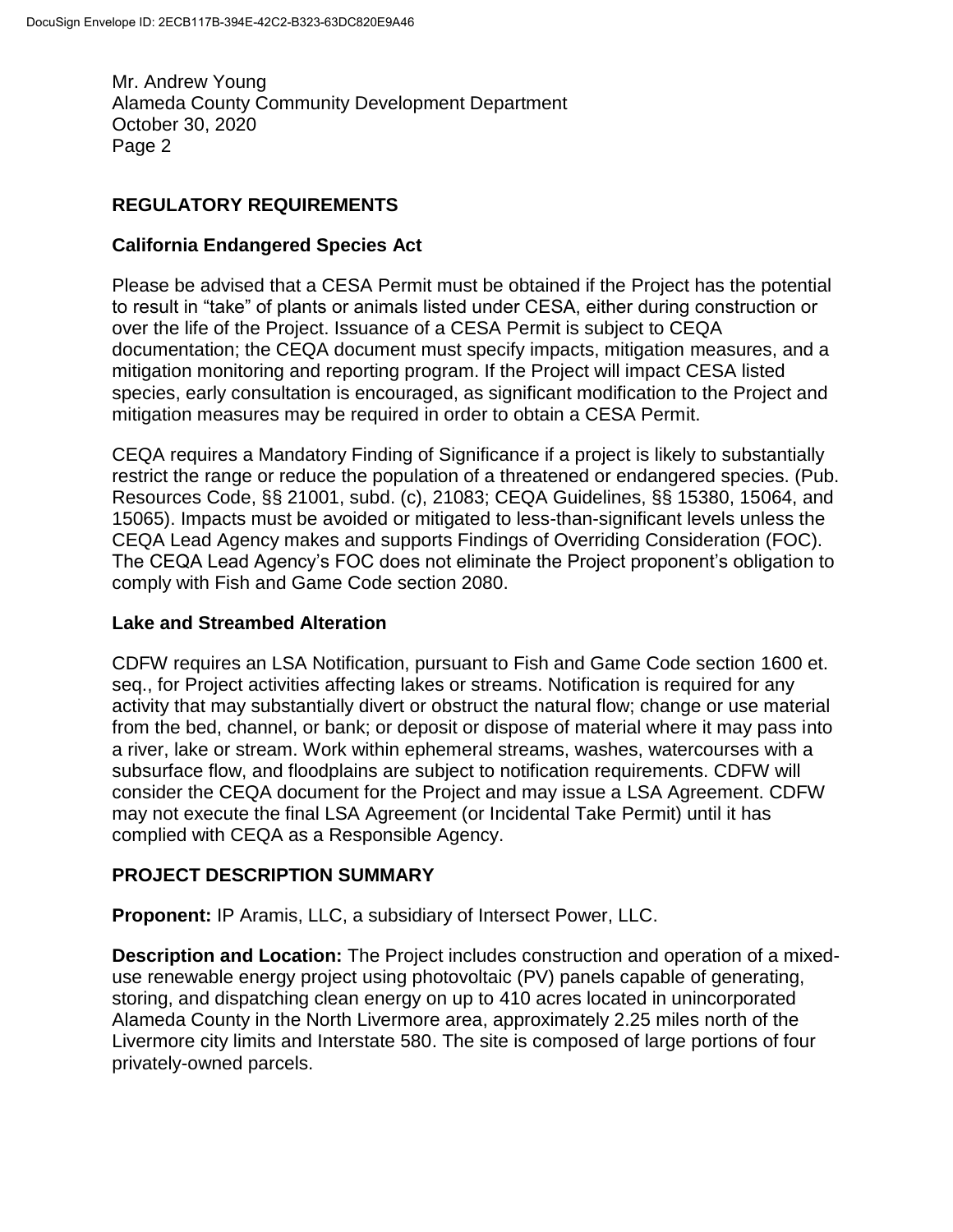According to the draft EIR, Aramis has designed the facility such that all structures are proposed to be placed outside of the 100-year floodplain of Cayetano Creek as determined through hydrologic modeling, outside areas designated Water Management in the East County Area Plan, and no closer than 50 feet from the banks of Cayetano Creek or its tributaries as determined by a qualified biologist.

The draft EIR also states that Aramis proposes, as a part of the large parcel subdivision, to offer dedication of an easement to Alameda County (or the Livermore Parks and Recreation District, which manages open space and trail development in conjunction with the East Bay Regional Parks District) for use as a public hiking trail along Cayetano Creek outside of the Project's development footprint.

The draft EIR states the individual PV modules would be arranged in rows onto a singleaxis tracker racking system, which would in turn be affixed to steel piles. Each row (or array) would track the sun during the day, from east to west, to optimize power generation of the facility. The arrays would be connected by low-voltage underground or above-ground electrical wiring to a central inverter station or to string inverters located throughout the facility.

### **COMMENTS AND RECOMMENDATIONS**

CDFW offers the below comments and recommendations to assist the County in adequately identifying and/or mitigating the Project's significant, or potentially significant, direct and indirect impacts on fish and wildlife (biological) resources.

### **Project Description**

The draft EIR, section 3.4, describes Project components which include access roads, parking lots, staging areas, detention basins, fencing, water storage tanks, and building structure foundations that would exist for the life of the Project (approximately 50 years). Section 3.5 briefly describes Project construction including site preparation, installation of interconnection facilities and battery storage system, cable installation, pile and skid installation, tracker and module installation, and lastly, site cleanup. Project construction also includes excavation activities, trenching, and boring.

CDFW considers impacts resulting from the Project facility components as permanent because they are direct impacts that permanently affect the land cover for more than one year. Temporary impacts, such as initial site grading, are associated with activities that allow for restoration of the site to pre-Project conditions or better within the same year. The EIR should therefore describe both permanent and temporary impacts to habitat used by special-status species such as the federally threatened and State Species of Special Concern California red-legged frog (*Rana draytonii*), the federally and State threatened California tiger salamander (*Ambystoma californiense*); grassland birds such as State Species of Special Concern western burrowing owl (*Athene*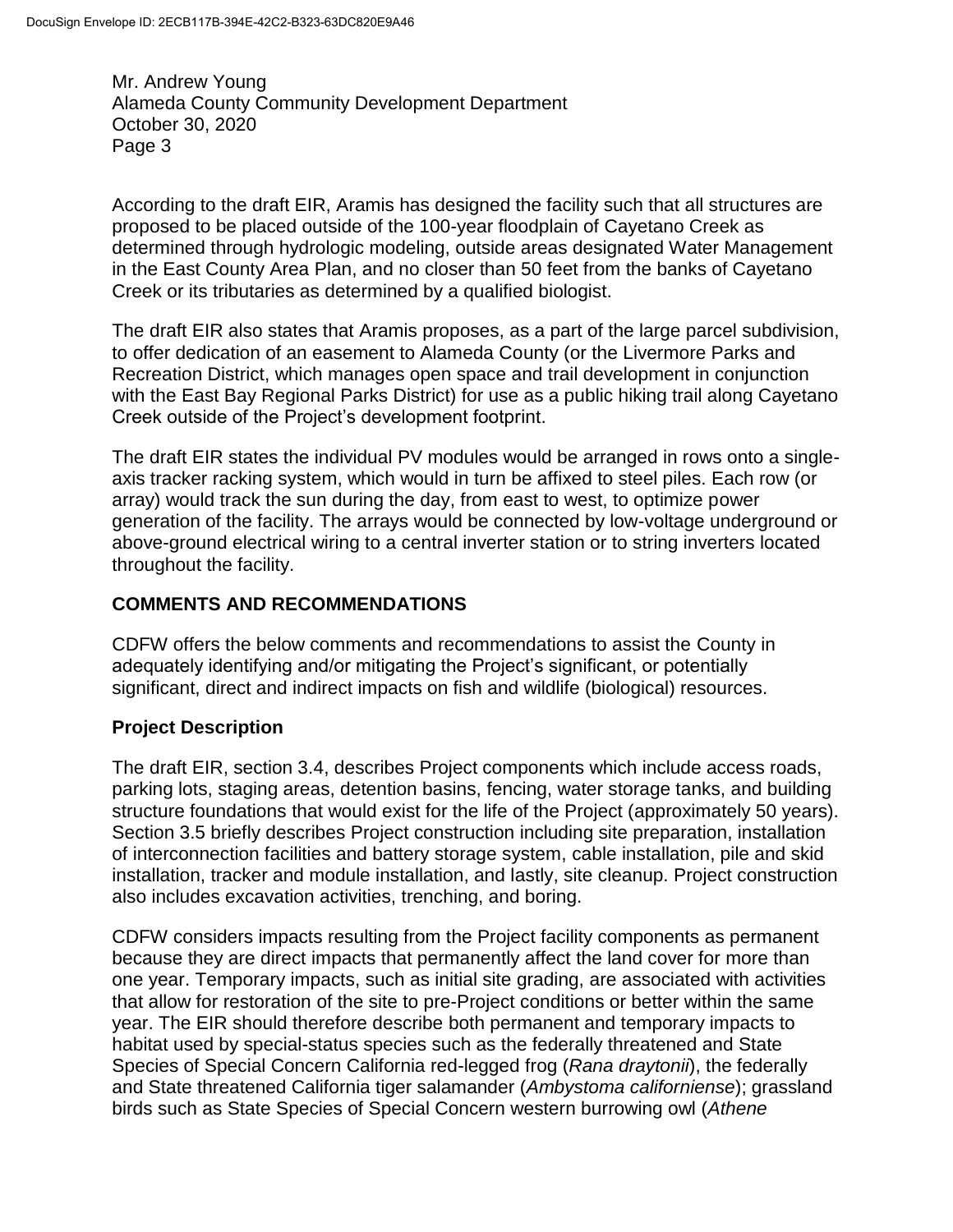*cunicularia*), State Species of Special Concern northern harrier (*Circus cyaneus*), western meadowlark (*Sturnella neglecta*), and horned lark (*Eremophila alpestris praticola*); and mammals such as the federally endangered and State threatened San Joaquin kit fox (*Vulpes macrotis mutica*), and the State Species of Special Concern American badger (*Taxidea taxus*).

Section 3.9, *Required Permits and Approvals*, should include a requirement for the Project proponent to obtain state and federal incidental take permits prior to the start of construction.

As discussed in the CDFW comment letter for the NOP, the Project site is located within the Conservation Zone 4 of the Eastern Alameda Conservation Strategy (EACCS). The EACCS mitigation guidance sections (Chapter 3) for grassland, California tiger salamander, western burrowing owl, California red-legged frog, San Joaquin kit fox, and American badger all include mitigation in the form of habitat conservation for the loss of species habitat when it cannot be avoided. To be consistent with the EACCS and to offset permanent habitat loss or conversion, the EIR should include permanent habitat conservation as an enforceable mitigation measure. The draft EIR acknowledges that the site provides upland habitat for both California red-legged frog and California tiger salamander but does not analyze the permanent and temporary impacts associated with the Project and concludes, incorrectly, on p. 4.4-50 and throughout the document, that because grassland would be "preserved" on site under the panels that no compensatory mitigation is necessary. Since the draft EIR does not provide sufficient details on the distance between PV panels, it is very difficult for CDFW to determine whether the gaps between panels could provide any wildlife habitat value.

The draft EIR also states no compensatory mitigation is required for loss of foraging habitat for birds due to the abundance of more suitable and higher quality foraging habitat in the region and continued availability of foraging habitat at the site between the solar panels. As stated above, the draft EIR does not provide any details on the distance between PV panels and does not provide sufficient information to assess the quantity or quality of foraging habitat for birds and other wildlife that would remain as a result of implementation of the Project.

CDFW, therefore, recommends that the EIR include an accurate and thorough description of the solar facility's infrastructure, including the distance between PV panels and other pertinent information in order to accurately assess the potential impacts of the Project on special-status species and their habitats. Please be advised that even if fairly large gaps existed between panels, any wildlife habitat remaining post-Project construction would be severely compromised and likely of marginal value to special-status species and other species expected or known to occupy or forage within the Project area (DeVault, et.al. 2014). Therefore, the EIR should fully and accurately evaluate the Project's permanent or temporary impacts to foraging habitat for birds and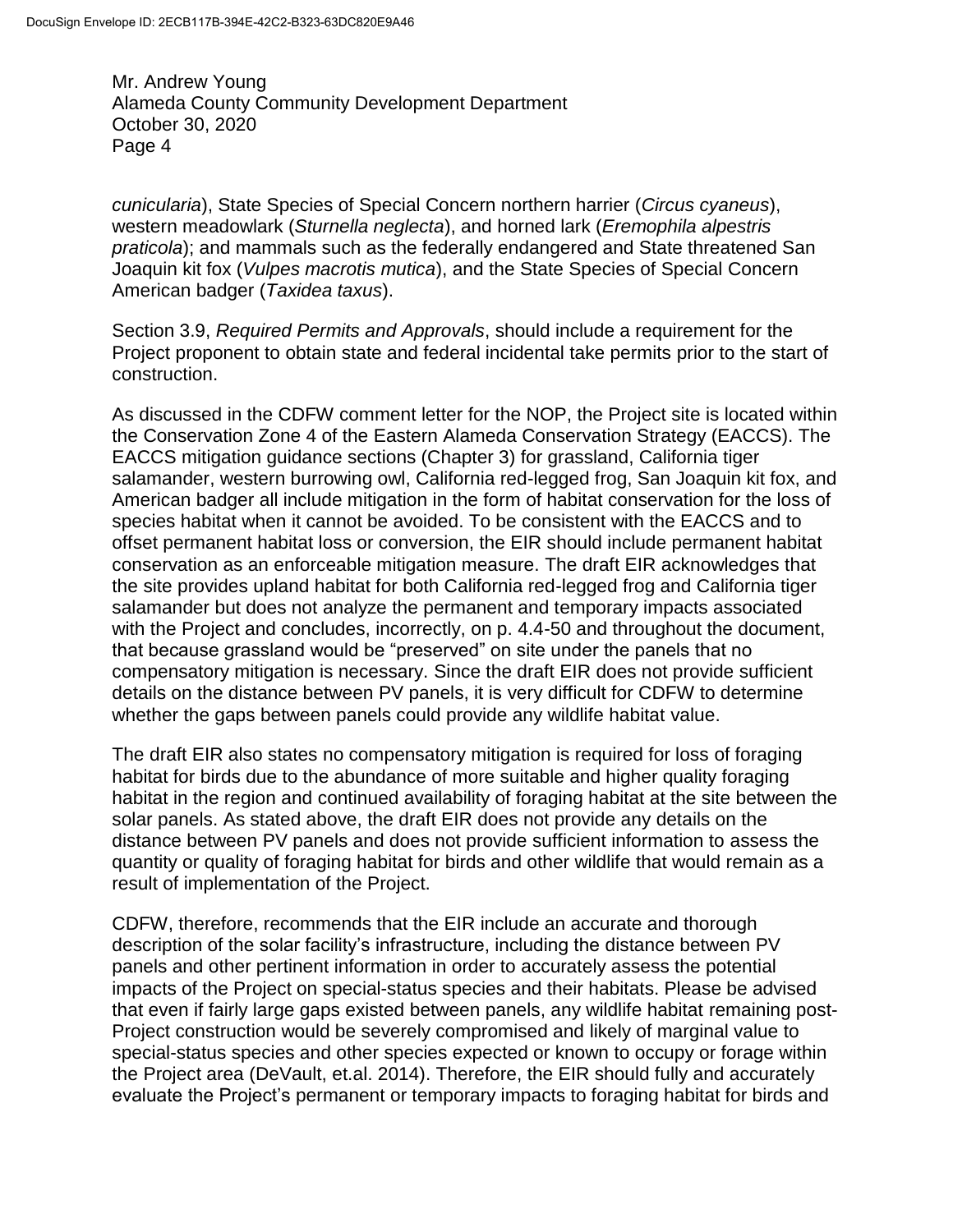other wildlife and include sufficient compensatory mitigation to offset all impacts that cannot be completely avoided.

## **Section 4.4 Biological Resources**

The draft EIR, p. 4.4-1, acknowledges that the Project involves substantial changes to the site conditions that would adversely affect its habitat characteristics and, therefore, a broad range of environmental and species and habitat protection laws, policies, programs and regulations apply to the Project, yet the draft EIR provides very little, if any, compensatory mitigation. CDFW provides more specific comments below:

## *Native Pollinators*

As noted in our CDFW NOP comment letter, the California Fish and Game Commission accepted a petition to list the western bumble bee (*Bombus occidentalis occidentalis*) as endangered under CESA, determining the listing "may be warranted" and advancing the species to the candidacy stage of the CESA listing process. Due to the scale of the proposed Project and the environmental setting, CDFW believes that the Project has potential to substantially reduce and adversely modify habitat for the western bumble bee, reduce and potentially seriously impair the viability of populations of the western bumble bee, and reduce the number and range of the species. Implementation of the Project will also likely result in impacts to the bumblebee and other special-status species found on adjacent and nearby natural lands that rely upon the habitat that occurs on the proposed Project site.

CDFW recommends that, due to suitable habitat present within the Project area, within one year prior to vegetation removal and/or grading, a qualified entomologist familiar with the species behavior and life history should conduct surveys to determine the presence/absence of the western bumble bee. Surveys should be conducted during the flying season when the species is most likely to be detected above ground which is between February 1 to November 30 (Thorp *et al*. 1983). Survey results including negative findings should be submitted to CDFW prior to initiation of Project activities. If "take" or adverse impacts to western bumble bee cannot be completely avoided either during Project activities or over the life of the Project, the Project proponent must consult with CDFW to determine if a CESA Incidental Take Permit is required (pursuant to Fish and Game Code, § 2080 et seq.).

# *Permanent Fencing*

Please be advised that the proposed permanent fencing described as *7* feet high with wood posts and 4-square-inch wire mesh (note: the plans in Appendix C show 6-foot high wire mesh with one-foot high barbed-wire above the wire mesh) will exclude mammals such as the federally endangered and State threatened San Joaquin kit fox, and the State Species of Special Concern American badger unless the fencing plan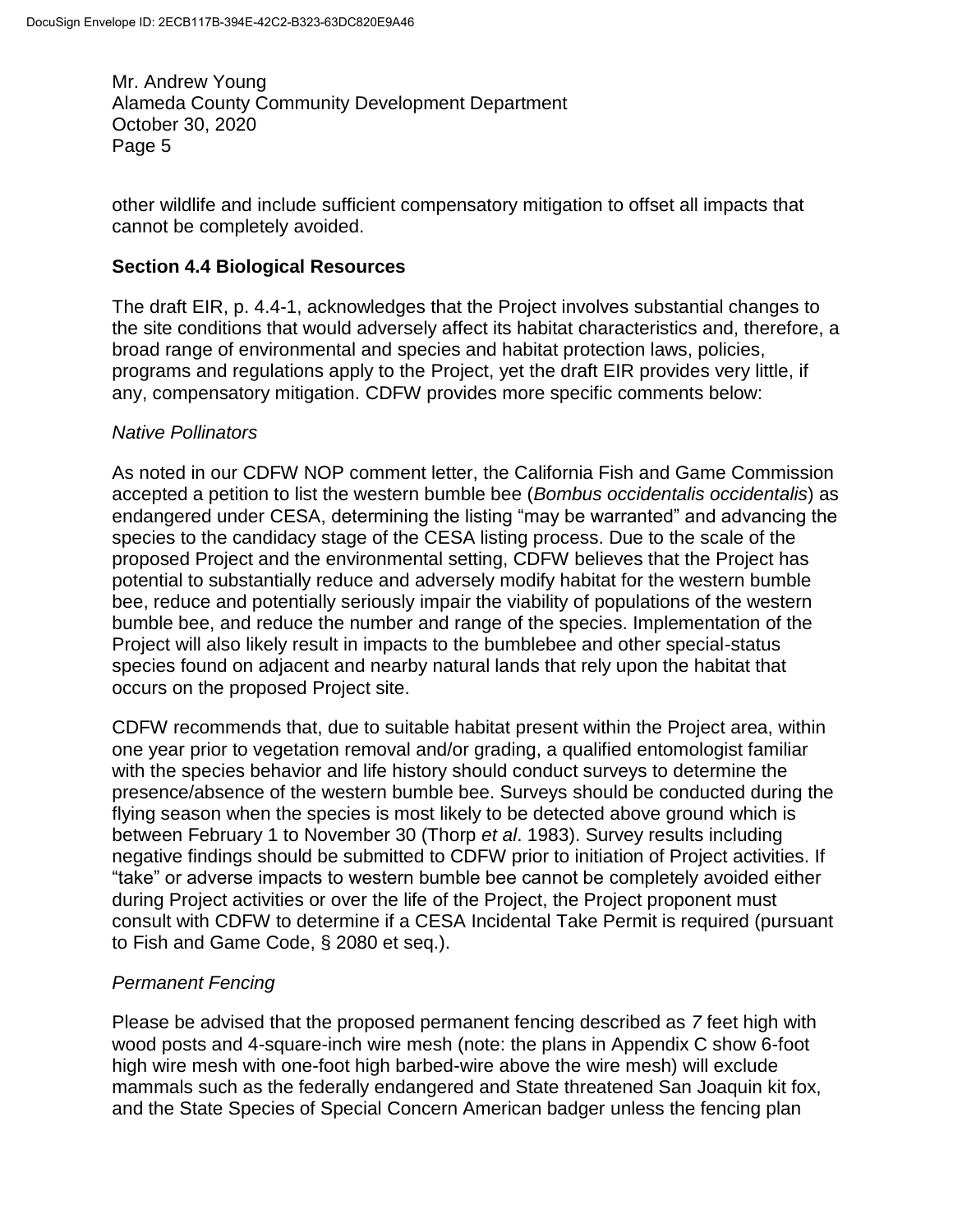includes raised areas or gaps as described on page 4.4-65. In addition, fences can have negative long-term impacts on a variety of other wildlife. For example, a fence can obstruct the natural migration and daily movements of wildlife such as deer and the consequences of disrupting these movements should be considered in fencing design (VerCauteren *et al*. 2006). In addition, deer occasionally become entangled in fences or collide with them when attempting to pass over, through, or under (Goddard *et al*. 2001). Some fences, especially wire mesh, can be a complete barrier to fawns, even if adults can still jump over. This can lead to fawns becoming separated from their mothers and the herd resulting in the fawns killed by predators, vehicle collisions, or starvation (Hanophy 2009).

Birds can also collide with fences, breaking wings and tangling in wires. Large, lowflying birds such as ducks, geese, hawks, and owls are especially vulnerable to collisions with fencing. For example, the American kestrel (*Falco sparverius*) and lowflying hawks and owls may collide with fences when swooping in on prey (Bryant *et al*. 1993). Fencing can be made more visible to birds by attaching reflective or colorful weather-resistant flagging materials (e.g., aluminum or plastic strips) to the wire.

The EIR should analyze the potential impacts to birds and mammals caused by the proposed fencing and describe alternative wildlife-friendly designs that will be implemented. The EIR should also include effective minimization and mitigation measures to offset any impacts of fencing to wildlife species that cannot feasibly be completely avoided.

#### *Bio-retention basins*

The draft EIR on p. 3-5 states the proposed Project includes the construction of two stormwater detention basins to prevent the discharge of off-site stormwater runoff and to protect downstream properties. A narrow, linear stormwater detention basin totaling approximately 0.4-acre in size is proposed in the southeastern corner of the central section of the Project site along Hartman Road and terminating at North Livermore Avenue. An additional approximately 0.5-acre stormwater detention basin is proposed along the southern boundary of the southwestern section of the Project site.

Please be advised that artificial water bodies such as lakes, reservoirs, ornamental ponds, and bioretention basins can create an attractive nuisance for both California tiger salamanders and California red-legged frogs. California tiger salamanders and California red-legged frogs have been documented to breed, or attempt to breed, in these aquatic features. This can result in amphibians becoming trapped or cause desiccation of eggs, larvae or adults and can be considered a form of "take." The EIR should analyze the potential impacts to amphibians caused by the proposed bioretention basins and describe and implement bio-retention designs that avoid amphibian entrapment. The EIR should also include effective minimization and mitigation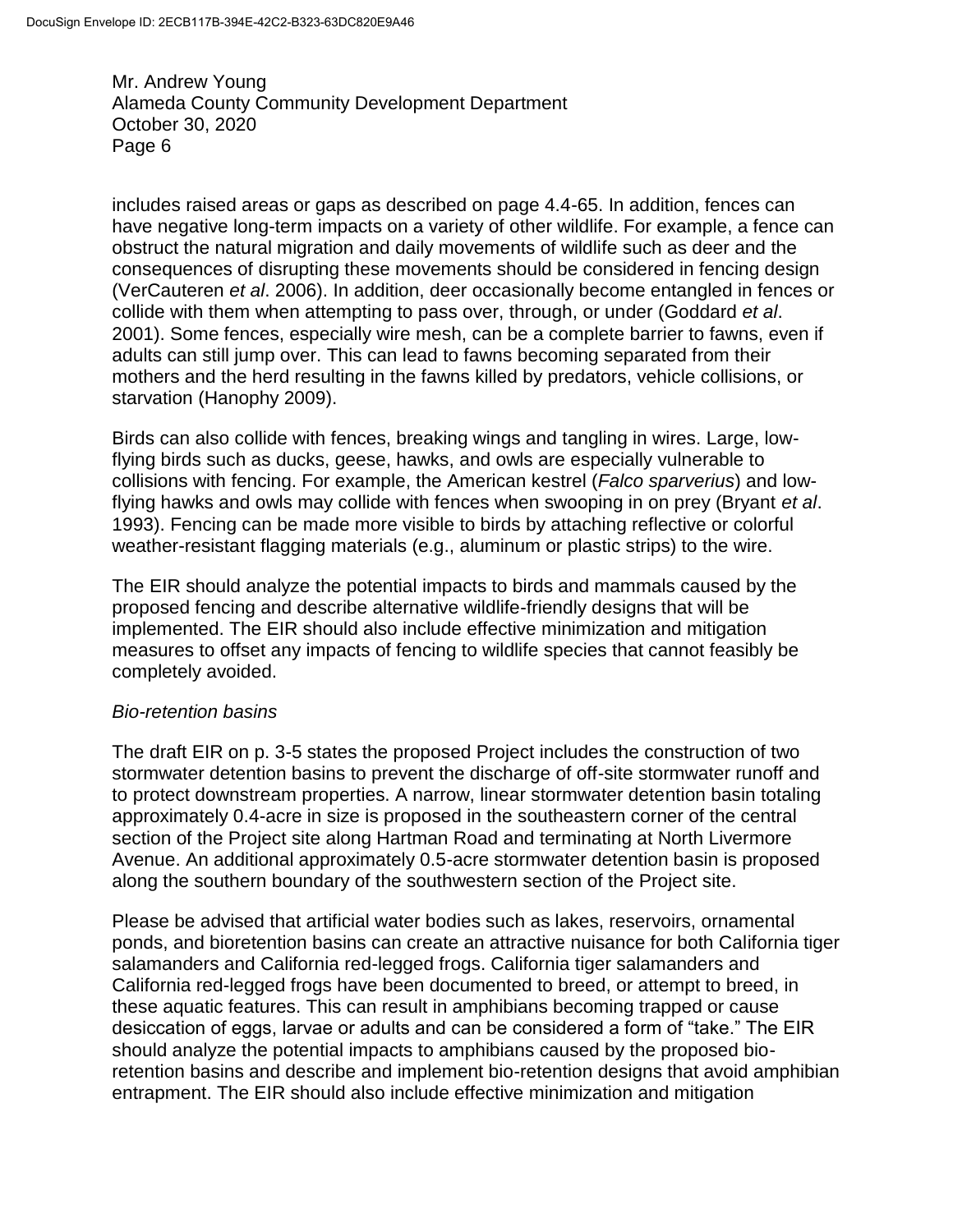measures to offset any impacts of any newly constructed hydrological features to amphibian species that cannot feasibly be completely avoided.

### *Plants*

Botanical surveys described on p. 4.4-13 were conducted in compliance with the *Guidelines for Assessing the Effects of Proposed Projects on Rare, Threatened, and Endangered Plants and Natural Communitie*s, dated May 8, 2000. These guidelines have been superseded twice since 2000. The current protocol, *Protocols for Surveying and Evaluating Impacts to Special-Status Native Plant Populations and Sensitive Natural Communities* (March 2018*),* replaces both the May 8, 2000 guidelines and *the Protocols for Surveying and Evaluating Impacts to Special-Status Native Plant Populations and Natural Communities* (November 24, 2009). While use of the protocols is not mandated under code or regulation, the purpose of the protocols is to facilitate a consistent and systematic approach to botanical field surveys and assessments of special-status plants and sensitive natural communities so that reliable information is produced and the potential for locating special-status plants and sensitive natural communities is maximized; therefore, CDFW highly recommends using the most recent version.

### **Mitigation Measures**

### *BIO-2 California tiger salamander*

The draft EIR BIO-2a requires pre-construction surveys for California tiger salamander and California red-legged frog "if construction commences during the wet season and active dispersal period for these species (between approximately October 16 and May 14, depending on the precipitation year)." The pre-construction surveys would "cover all aquatic habitat on and immediately adjacent to the Project site" that is suitable for dispersal.

CDFW considers BIO-2a to be highly inadequate to detect California tiger salamander for several reasons. First, California tiger salamanders spend much of their lives in underground retreats, often in burrowing mammal (ground squirrel, pocket gopher, and other burrowing mammal) burrows (U.S. Fish and Wildlife Service (USFWS) 2004). California tiger salamanders are only known to be active on the surface of the terrestrial habitat 1) during juvenile dispersal into the uplands and adult breeding during fall and winter rain events and 2) when metamorphs emerge from the pond in the spring and summer (Searcy and Shaffer 2011). Salamanders migrate and disperse over land (there is no evidence that they rely on aquatic habitat for dispersal) to and from breeding habitat. This is not a mass "one night" migration event but occurs over several months during both movement periods described above. Based on their life history, it is highly unlikely any salamanders would be found during this type of pre-construction surveys unless the surveys included actions such as, burrow excavation, pitfall traps and drift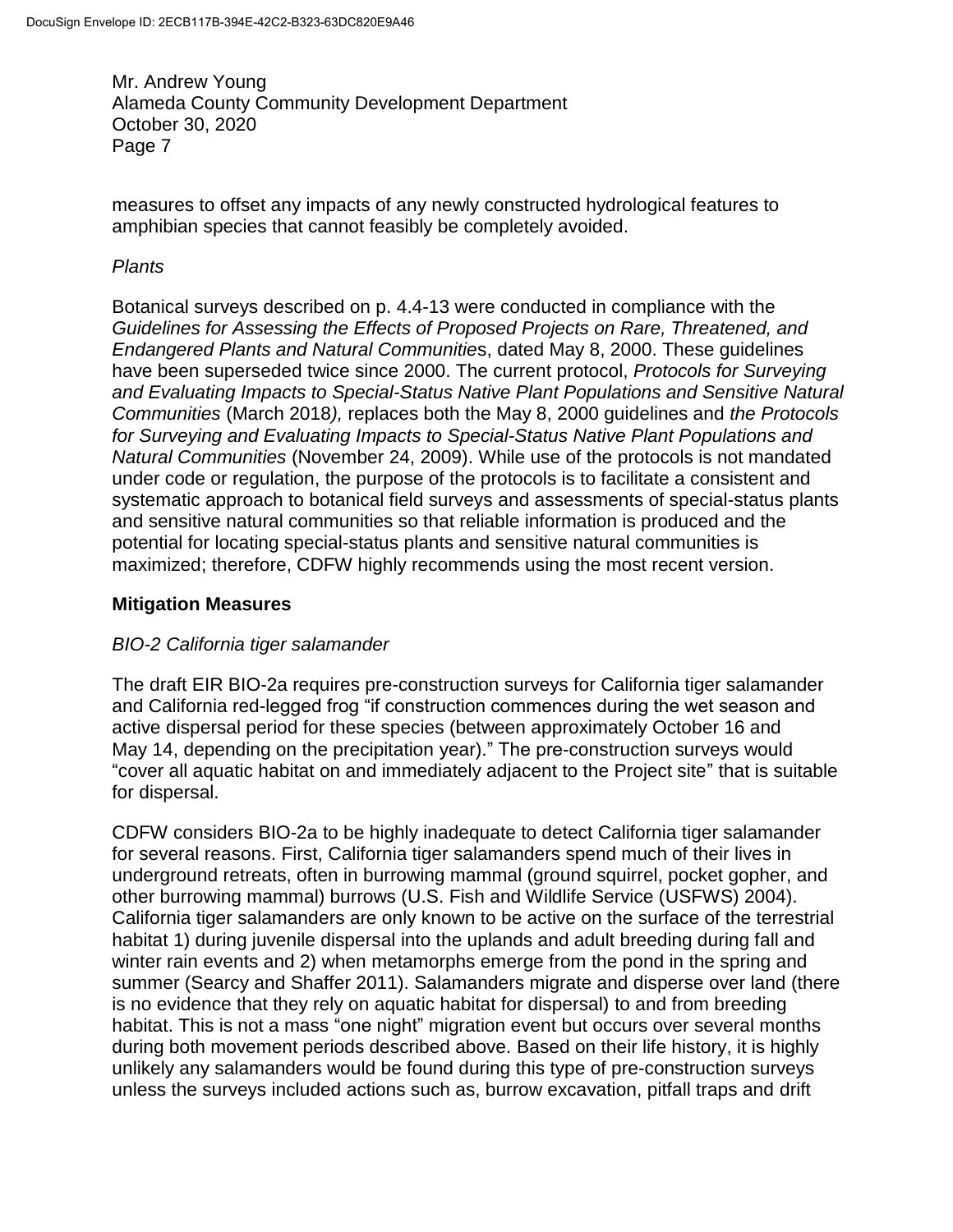fencing over multiple seasons, as authorized under CESA. Further, immature salamanders may not migrate to a breeding pond and instead remain in the upland until they are sexually mature, which could be between 3-5 years, so they would be undetected in a pre-construction survey. Searcy and Shaffer 2011 used 15,212 capture events to estimate that 95% of California tiger salamanders are within 1867 meters (6125 feet) of their breeding pond. The Project site is within 1867 meters from at least six known or potential breeding ponds, so it is highly likely that California tiger salamanders are dispersed throughout the entire Project site. The EIR should therefore assume presence of California tiger salamander over the entire Project site and should require that the Project proponent obtain both federal and state take permits and provide compensatory mitigation for impacts to this species.

BIO-2b requires that CDFW and USFWS be notified within 48 hours if any life stages of California red-legged frog or California tiger salamander are found during surveys or construction monitoring. Biologists are required to monitor the amphibians to make sure they leave the site on their own. CDFW does not consider BIO-2b to be feasible. The Project site encompasses 410 acres over which a majority, if not all, is considered suitable habitat for these species. It is not likely a California tiger salamander or California red-legged frog would leave the site on its own unless they are migrating to a breeding site. Eggs and tadpoles would remain within breeding habitat for several months. BIO-2b, and other measures, note that handling of a listed species without a take permit pursuant to the federal ESA is not allowed, but fail to acknowledge that take, including moving out of harm's way, of a state-listed species, such as California tiger salamander, is also prohibited without a take permit pursuant to CESA.

BIO 2c limits construction and decommissioning within 200 feet of the stream channels to between May 15 and October 15. CDFW does not consider allowing work within 200 feet of a stream channel during the "dry season" as an adequate minimization or avoidance measure for either California tiger salamander or California red-legged frog since both species are known to disperse beyond 200 feet of aquatic habitat. As stated above, the EIR should assume presence of California tiger salamander (and California red-legged frog) over the entire Project site and should require, as a condition of approval in the EIR, that the Project proponent obtain federal and state take permits and provide compensatory mitigation for impacts to special-status species.

BIO-2d requires work within 200 feet of a stream channel to be limited to daylight hours to avoid impacts to California tiger salamander or California red-legged frog. California tiger salamander habitat is not limited to within 200 feet of a stream channel. California tiger salamanders have been documented breeding in slow-moving streams on rare occasions, but more commonly breed in vernal pools and stock ponds such as those found on adjacent sites. Since California tiger salamanders are known to be able to travel 1.3 miles from upland habitat to breeding ponds (and as described in our NOP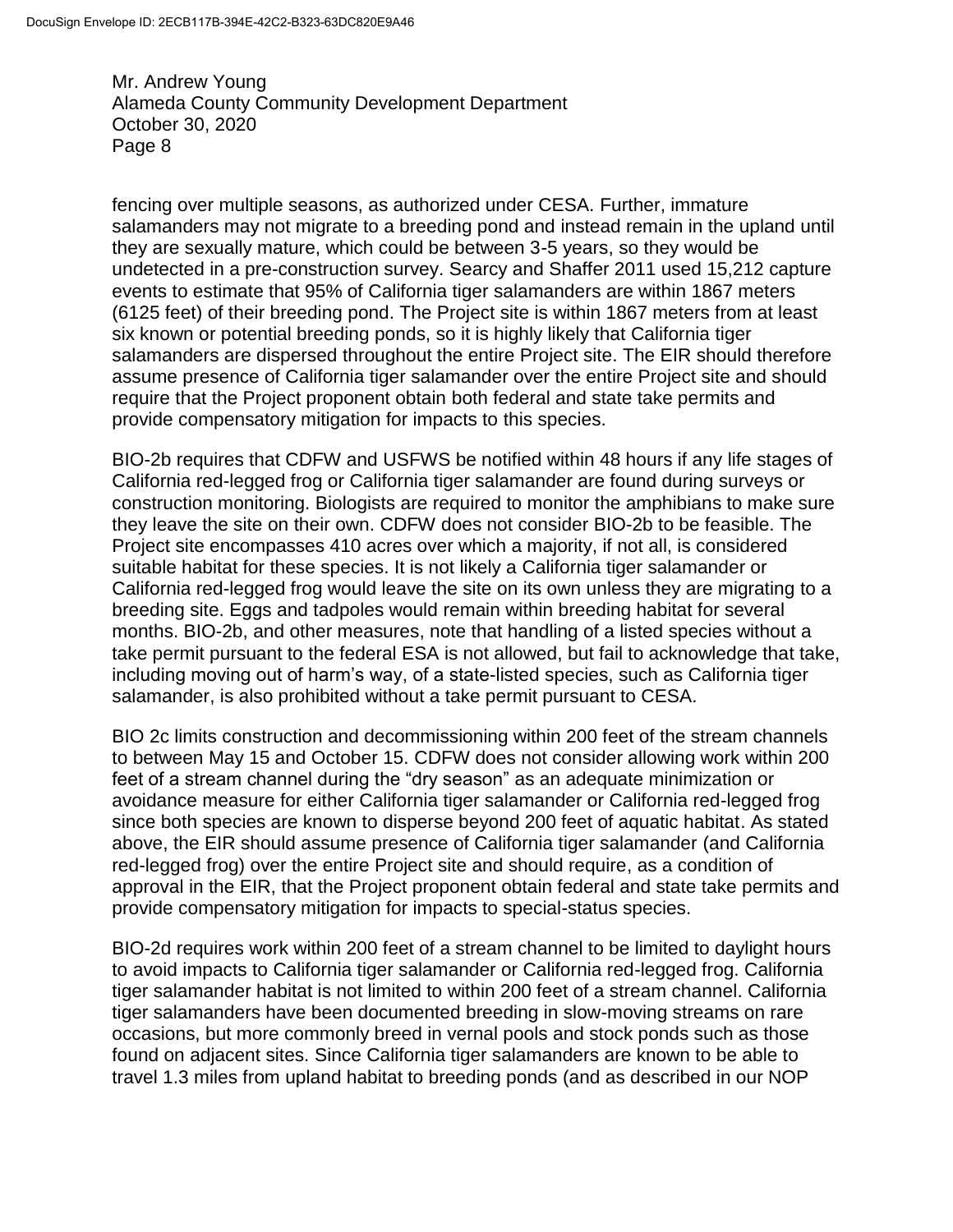comment letter), a more appropriate measure to minimize impacts would be limiting work within 1.3 miles of a potential breeding pond to daylight hours.

BIO-2f requires temporary exclusion fencing to be installed prior to October 15 to prevent any California tiger salamander or California red-legged frog from entering the Project site. Please be advised that installing fencing around the Project site could be a form of "take" if California tiger salamanders are present on-site. Improperly designed or installed exclusion fencing can result in tiger salamanders or red-legged frogs becoming trapped along the either side of the fence-line causing desiccation or predation. Any action that could cause take of California tiger salamander (such as trapping within an exclusion fence) must be authorized under appropriate federal and state permits. Any similar action that could cause take of California red-legged frogs must be authorized under appropriate federal permits.

BIO-2g requires a qualified biologist as defined by USFWS to survey the Project site prior to installation of temporary exclusion fencing and prior to construction. BIO-2g is inadequate as explained in BIO-2a and BIO-2b above.

BIO-2h requires a biologist to be on-site daily; however, daily monitoring can be reduced to weekly inspections at the discretion of the biological monitor once site grading has been completed "and no habitat/refugia is present for CRLF or CTS on the site." This measure implies the entire 410 acres of potential habitat will be removed during construction, which should be considered a significant impact and compensatory mitigation should be required. BIO-2h also requires scoping of burrows, which can be considered a form of "take" and should only be conducted under authorization from the proper permits. The last bullet under BIO-2h requires that, "[A] permitted biologist…be contracted to trap and move CRLF and CTS to nearby suitable habitat if they are found inside the project area and do not leave the project site of their own accord." CDFW is very concerned with such statements in the draft EIR especially given overall guidance on CESA was provided in the NOP letter for this Project. CDFW is also available to provide in-depth guidance on the CESA process on a pre-consultation basis. Moving state and federally listed species out of harm's way is considered a form of "take" and can only be authorized by an Incidental Take Permit. An Incidental Take Permit issued by CDFW allows an exception to the take prohibition in CESA if a permittee implements certain conditions of approval specified by CDFW that meet the standards for issuance. A "permitted biologist" can only use their state and federal permits for take as part of activities intended to foster the recovery of listed species (i.e., scientific research).

BIO-2j and BIO-2o require use of erosion control such as hay bales. Hay bales should not be used because hay can introduce non-indigenous seeds. Straw, made up of grassy stems, is usually the second cutting after the seed heads have been harvested for hay. Straw bales should be used in conjunction with other erosion control material.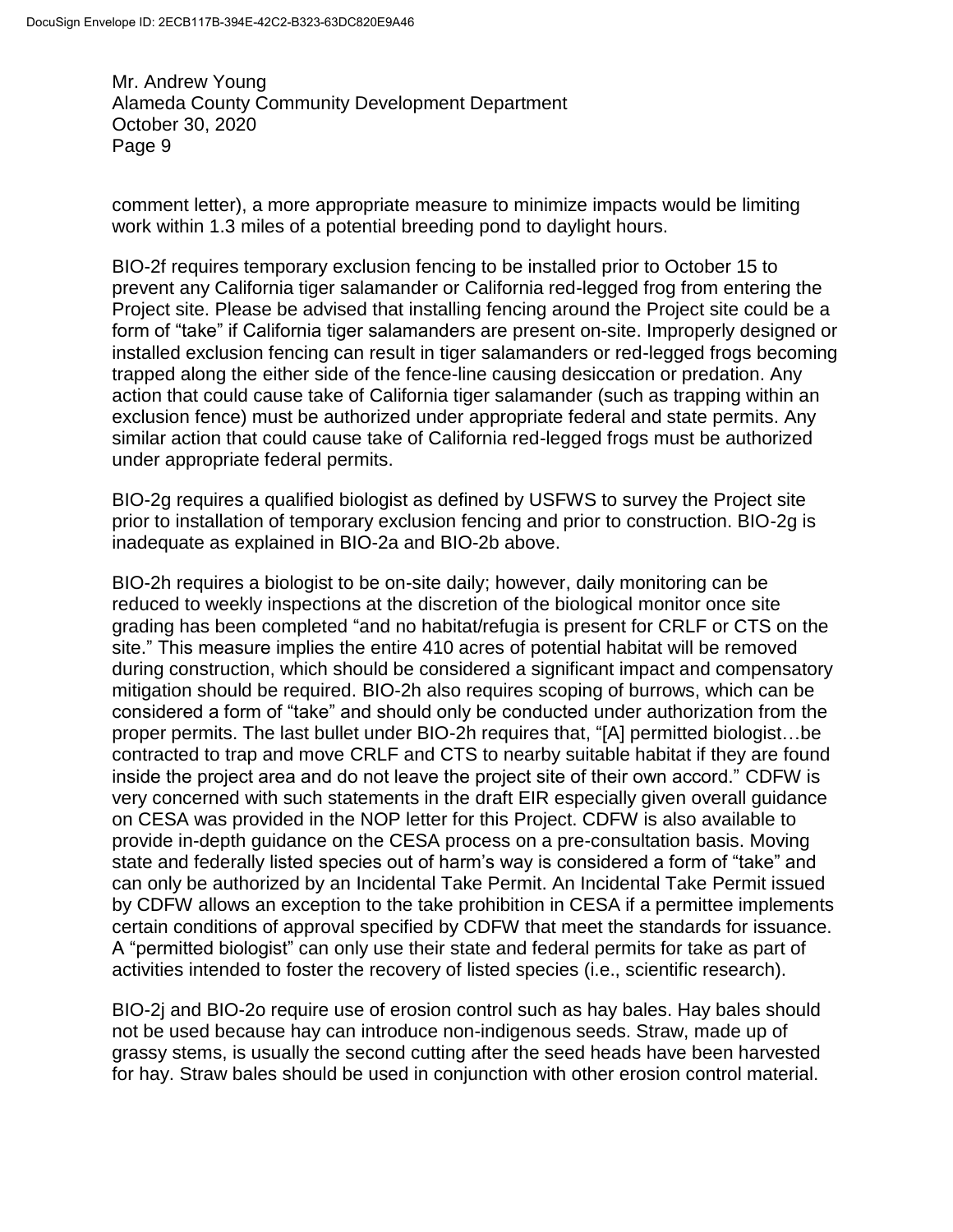BIO-2q requires steep walled holes or trenches more than one foot deep to be covered at the close of each working day to prevent entrapment of animals. It is unlikely that California tiger salamanders can climb a steep wall more than 8 inches deep. Salamanders trapped in holes or trenches are susceptible to predation, desiccation, exposure, exhaustion, and death. Escape ramps alone should not be relied upon to prevent take of listed species because they may not have the energy or ability to use the ramp. Incidental Take Permits, issued by CDFW and USFWS, typically require the on-site biologist to immediately relocate any listed species covered under the Incidental Take Permits out of harm's way.

#### *BIO-3 Burrowing Owl*

BIO-3a recommends maintaining the construction area in a manner that is inhospitable to burrowing owl such as keeping the site free of vegetation, ground squirrel control in a manner that would not harm San Joaquin kit fox, and maintaining regular site disturbance by construction equipment and personnel. Since ground squirrels and burrowing owls are attracted to sites with little or no vegetation, this is not an effective measure. Planting non-viable barley or other high growing grassy plants would discourage ground squirrels from establishing burrows; therefore, this measure should be revised to be more effective.

BIO-3b through 3e recommend pre-construction surveys, passive relocation, and compensatory mitigation of six acres per breeding pair. Since burrowing owls are dependent on burrows at all times of the year for survival and/or reproduction, evicting them from nesting, roosting, and satellite burrows may lead to indirect impacts or take. Depending on the proximity and availability of alternate habitat, loss of access to burrows will likely result in varying levels of increased stress on burrowing owls and could depress reproduction, increase predation, increase energetic costs, and introduce risks posed by having to find and compete for available burrows (CDFG 2012).

The Project may therefore adversely impact burrowing owl by resulting in nest abandonment, loss of young and reduced health and vigor of chicks (resulting in reduced survival rates), permanent and/or temporary loss of nesting and foraging habitat, and breeding and foraging disturbance through Project activities. To ensure impacts to burrowing owl are mitigated to less-than-significant levels, CDFW recommends inclusion of compensatory mitigation at a minimum of a 3:1 mitigation ratio (conservation to loss) for permanent impacts to habitat, and a 1:1 ratio for temporary impacts to burrowing owl habitats. Conservation lands should be placed under a conservation easement, an endowment should be funded for managing the lands for the benefit of the conserved species in perpetuity, and a long-term management plan should be prepared and implemented by a land manager. The Grantee of the conservation easement should be an entity that has gone through the due diligence process for approval by CDFW to hold or manage conservation lands.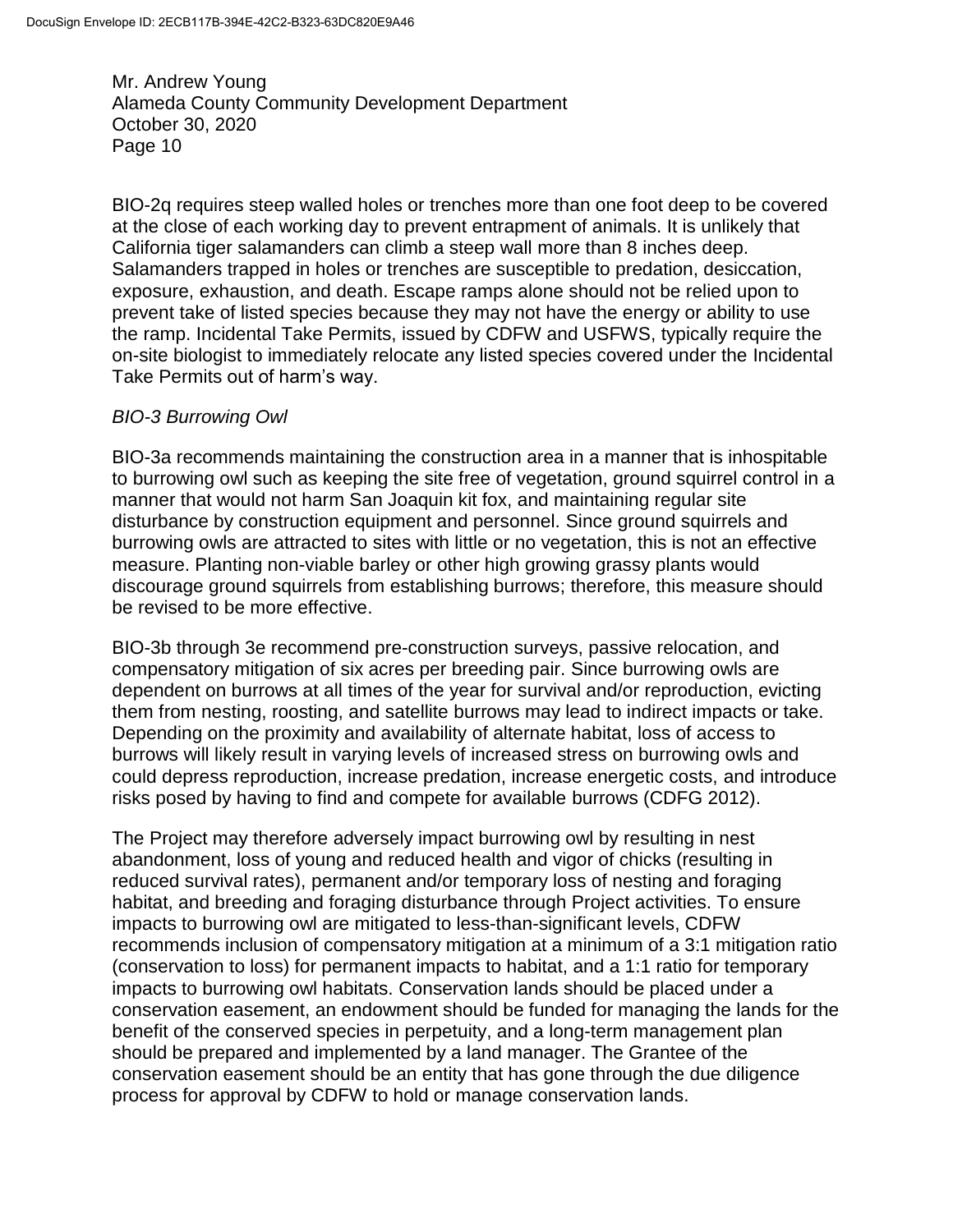#### *BIO-5 San Joaquin kit fox*

BIO-5 measures require consultation with and notification for USFWS. San Joaquin kit fox are state listed as well, so CDFW must also be contacted.

BIO-5c(b) and (c) require inspection of trenches, holes or pipes for trapped animals prior and notification to USFWS and CDFW if a San Joaquin kit fox is trapped or injured. Trapping or injuring a state and federal listed species could be considered a form of take and can only be authorized by Incidental Take Permits. An Incidental Take Permit issued by CDFW allows an exception to the take prohibition in CESA if a permittee implements certain conditions of approval specified by CDFW that meet the standards for issuance. BIO-5b(b) refers to measure (l) but should be measure (j). As stated elsewhere in this letter, CDFW strongly recommends that the Project proponent obtain take coverage for CESA-listed species.

BIO-5c(g) restricts the use of rodenticides, herbicides, poison baits or other substances potentially harmful to San Joaquin kit fox but later recommends the use of zinc phosphide due to a "proven" lower risk to kit fox. Neither the measure nor the Biological Resources Technical Report (Appendix E) provide a reference for this assertion. Measure BIO-7b states rodenticides shall not be used on the Project site and only raptors and non-chemical control will be used. According to [University of California,](http://ipm.ucanr.edu/PDF/PESTNOTES/pnrats.pdf) [Pest Notes, Publication 74106,](http://ipm.ucanr.edu/PDF/PESTNOTES/pnrats.pdf) zinc phosphide is considered a rodenticide. CDFW recommends revising BIO 5c(g) to prohibit the use of rodenticides and using nonchemical control to encourage the use of raptors or non-chemical control if necessary.

BIO-5c(j) provides phone numbers for CDFW and USFWS. The CDFW contact information should be for the CDFW Bay Delta Region staff from the Regional Office located in Fairfield, California.

BIO-5d requires food-related trash to be disposed of in closed containers and removed from the site weekly. BIO-7c requires trash, including "micro-trash" to be removed "regularly" during operations. CDFW recommends revising BIO-5d and BIO-7c to include daily collection of all plastic trash, including water bottles and plastic bags.

BIO-5k requires USFWS and CDFW to be notified within three working days of a San Joaquin kit fox being killed or injured as a result of Project-related activities. USFWS and CDFW should be notified immediately if a San Joaquin kit fox is found dead or injured on the Project site or as a result of Project related activities. Specific notification requirements would also be included in Incidental Take Permits.

### *BIO-7 Avian*

BIO-7f requires an Avian Monitoring Plan (AMP) to assess and monitor the potential for avian collisions with solar panels on the site. The AMP would include methods to install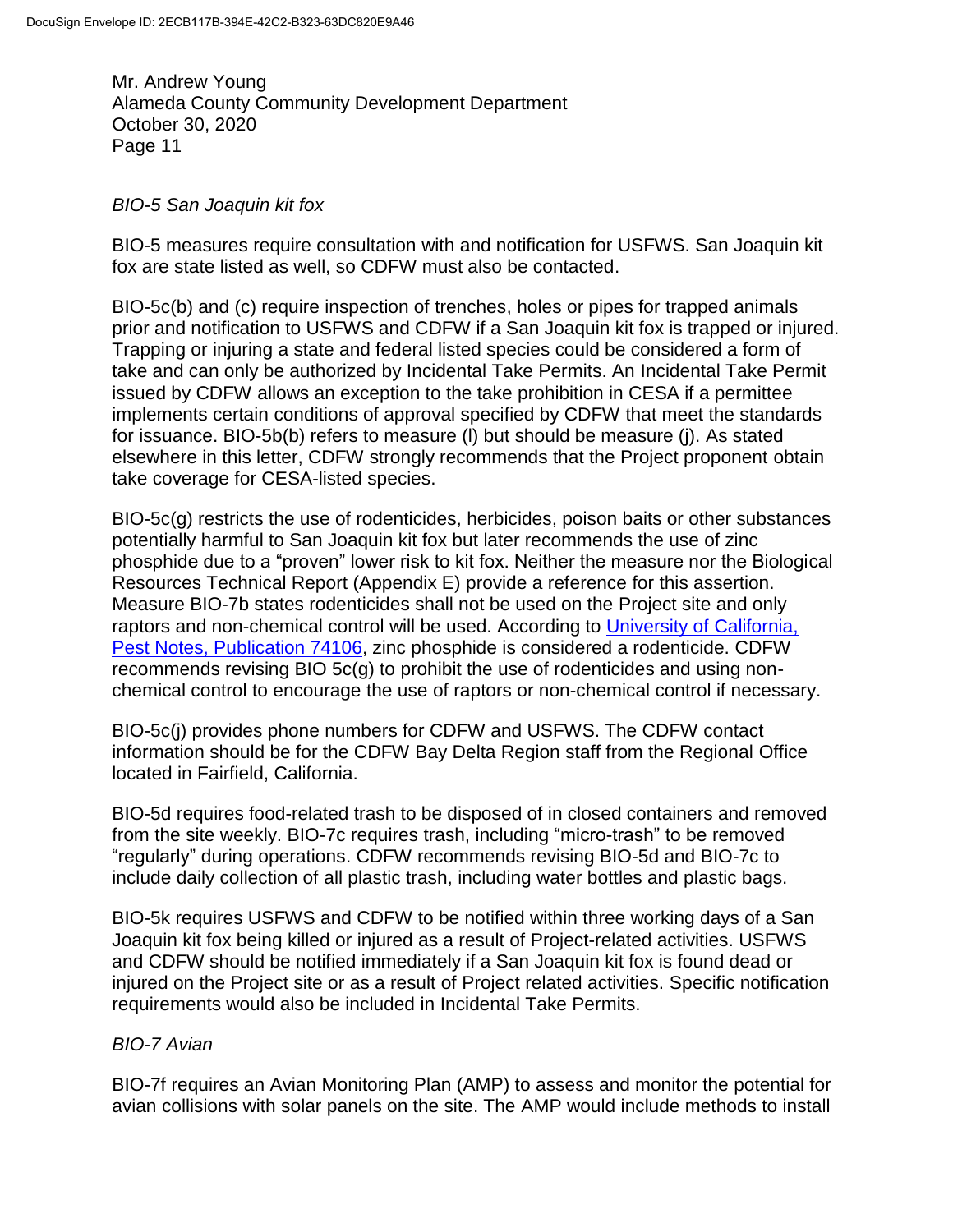visual deterrents or cues to encourage bird avoidance of the Project site. The associated monitoring is only required for 12 consecutive weeks for three consecutive years. CDFW recommends reviewing AMPs or Bird and Bat Conservation Strategies from similar PV solar projects to develop an AMP with the best available information. For example, Walston 2016, *et.al*. recommend the following be considered when developing standardized inventory and monitoring protocols at utility-scale solar energy facilities:

- Distribution of habitat, species, and resources on the site and in adjacent areas
- Importance of
- Project area relative to local, landscape, and region
- Resident and migrant use of site and surroundings
- Seasonal patterns of use
- Daytime versus nighttime effects
- Effects of Project on resident and migratory species
- Direct, indirect, and cumulative effects
- Role of predators in carcass persistence and transport (on and off the facility)
- Use of indicator species to represent different categories of species
- Focus on statistically robust data collection rather than incidental or ad hoc reporting

CDFW recommends the AMP be provided to USFWS and CDFW for review, comment, and approval.

#### *BIO-8 Streambed Alteration*

Appendix C, Sheet 7, of the draft EIR shows an underground electrical crossing at Crossing 2. Any underground crossing, including trenching or Horizontal Directional Drill will require notification under of an LSA Agreement under Fish and Game Code section 1600 et seq.

BIO-8b requires compensatory mitigation for impacts to State and CDFW jurisdictional waters that cannot be avoided. One type of compensatory mitigation suggested is purchasing mitigation credits from an approved mitigation bank at a 1:1 ratio. Please be advised that there are currently no banks with credits available for stream impacts. Furthermore, permanent impacts to a stream require compensatory in-kind mitigation closer to 3:1 ratio in most cases.

#### *Incidental Take Permit*

As stated in this letter, due to the potential presence of CESA-listed species within and surrounding the Project area and the potential for Project-related take, including but not limited to, installation of exclusion fencing, grading, trenching, construction and operation of sediment basins and use of water trucks, CDFW advises that the Project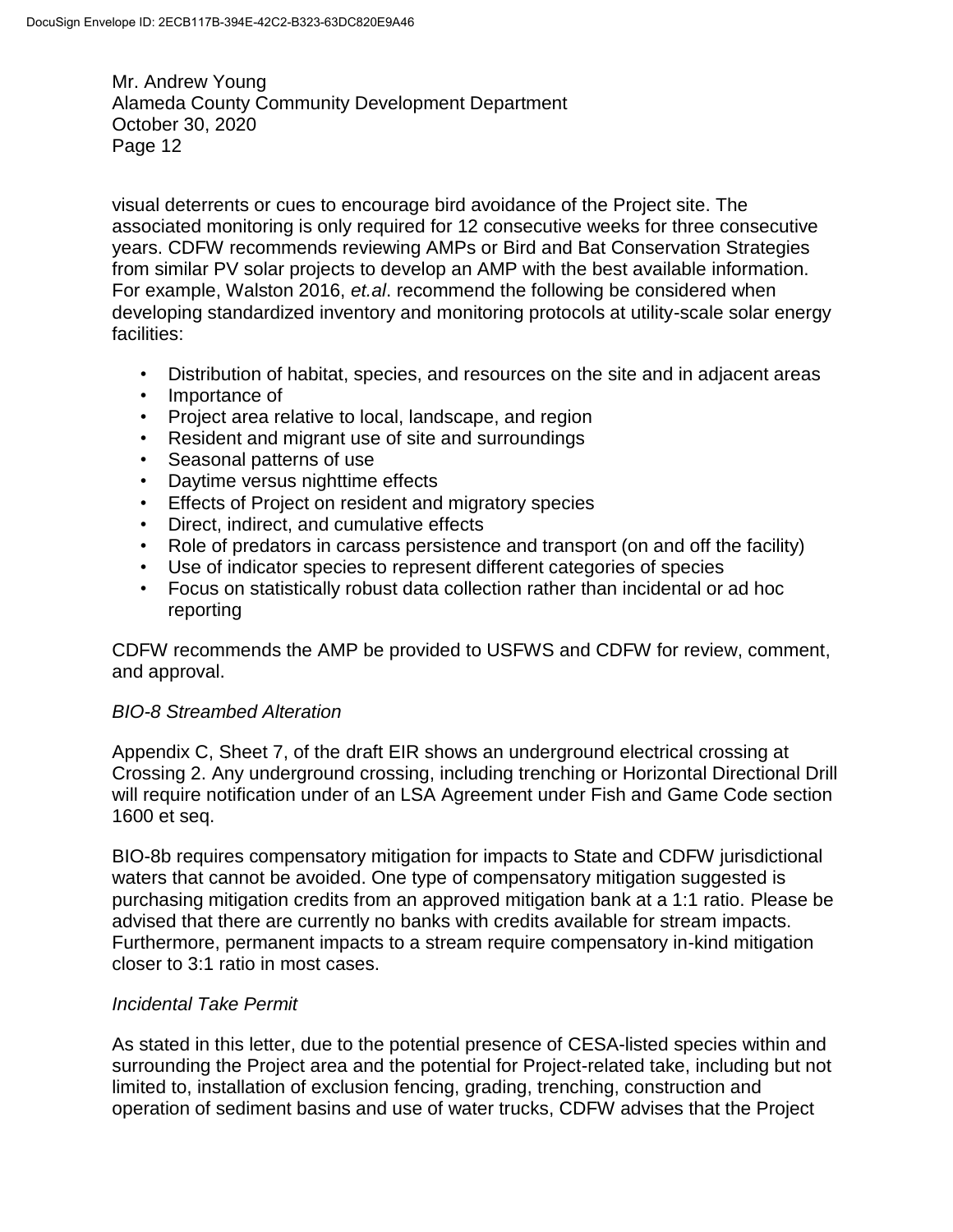proponent obtain a CESA Permit (pursuant to Fish and Game Code Section 2080 et seq.) in advance of Project implementation. Issuance of a CESA Permit is subject to CEQA documentation; therefore, the EIR should specify impacts, mitigation measures, and fully describe a mitigation, monitoring and reporting program.

Early consultation is encouraged, as significant modification to the Project and mitigation measures may be required in order to obtain a CESA Permit. More information on the CESA permitting process can be found on the CDFW website at [https://www.wildlife.ca.gov/Conservation/CESA.](https://www.wildlife.ca.gov/Conservation/CESA)

## **FILING FEES**

The Project, as proposed, would have an impact on fish and/or wildlife, and assessment of filing fees is necessary. Fees are payable upon filing of the Notice of Determination by the Lead Agency and serve to help defray the cost of environmental review by CDFW. Payment of the fee is required in order for the underlying Project approval to be operative, vested, and final. (Cal. Code Regs., tit. 14, § 753.5; Fish and Game Code, § 711.4; Pub. Resources Code, § 21089).

## **CONCLUSION**

CDFW appreciates the opportunity to comment on the draft EIR to assist the County in identifying and mitigating Project impacts on biological resources.

Questions regarding this letter or further coordination should be directed to Ms. Marcia Grefsrud, Environmental Scientist, at (707) 644-2812 or [Marcia.Grefsrud@wildlife.ca.gov;](mailto:Marcia.Grefsrud@wildlife.ca.gov) or Ms. Brenda Blinn, Senior Environmental Scientist (Supervisory), at (707) 944-5541 or [Brenda.Blinn@wildlife.ca.gov.](mailto:Brenda.Blinn@wildlife.ca.gov)

Sincerely,

-DocuSigned by: Grap Erickson

Gregg Erickson Regional Manager Bay Delta Region

cc: Office of Planning and Research, State Clearinghouse Ryan Olah, U.S. Fish and Wildlife Service – [Ryan\\_Olah@fws.gov](mailto:Ryan_Olah@fws.gov)

### **REFERENCES**

Bryant, L. D., J. W. Thomas, and M. M. Rowland. 1993. Techniques to construct New Zealand elk-proof fence. United States Department of Agriculture, General